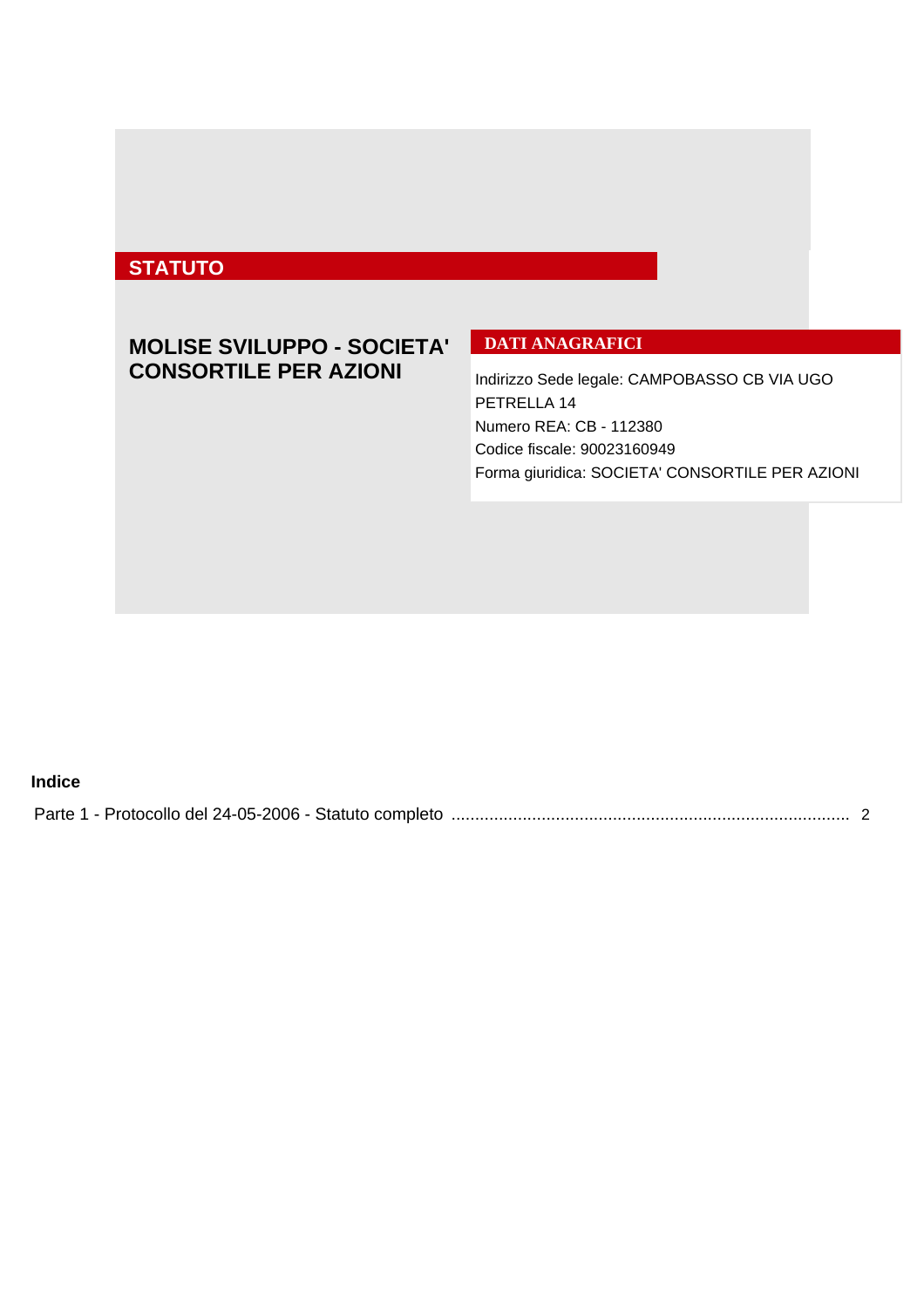<span id="page-1-0"></span>Allegato "B" a repertorio n. 69122 raccolta n. 18195

#### **STATUTO**

## DENOMINAZIONE - SEDE - DURATA

Articolo 1) - È costituita una Società Consortile per Azioni con la denominazione

#### "MOLISE SVILUPPO - Società Consortile per Azioni"

senza scopo di lucro e senza finalità di distribuzione di utili ai soci, a norma dell'art. 2615-ter del codice civile.

Articolo 2) - La Società ha sede in Campobasso.

La sede sociale può essere trasferita in qualsiasi indirizzo dello stesso comune con semplice decisione dell'organo amministrativo che è abilitato alle dichiarazioni conseguenti all'ufficio del Registro delle Imprese.

Spetta invece ai soci decidere il trasferimento della sede in comune diverso da quello sopra indicato.

L'organo amministrativo potrà istituire e sopprimere, filiali, agenzie, depositi, uffici, sedi operative, rappresentanze e recapiti sia in Italia che all'estero.

Articolo 3) - La durata della Società è fissata al 31 dicembre 2050; tale termine può essere prorogato per deliberazione dell'Assemblea straordinaria.

### OGGETTO DELLA SOCIETA'

Articolo 4) - La Società consortile ha per oggetto la promozione di attività dirette allo sviluppo produttivo e occupazionale dell'area del Molise interno anche nel quadro delle risorse rivenienti dai fondi nazionali di cui alla legge n. 662/1996 e di sue successive modificazioni ed integrazioni e di altre leggi regionali, nazionali e comunitarie.

Per il conseguimento dell'oggetto sociale, in via esemplificativa e non tassativa, potrà:

- individuare programmi di sviluppo che consentano opportunità di creazione di imprese;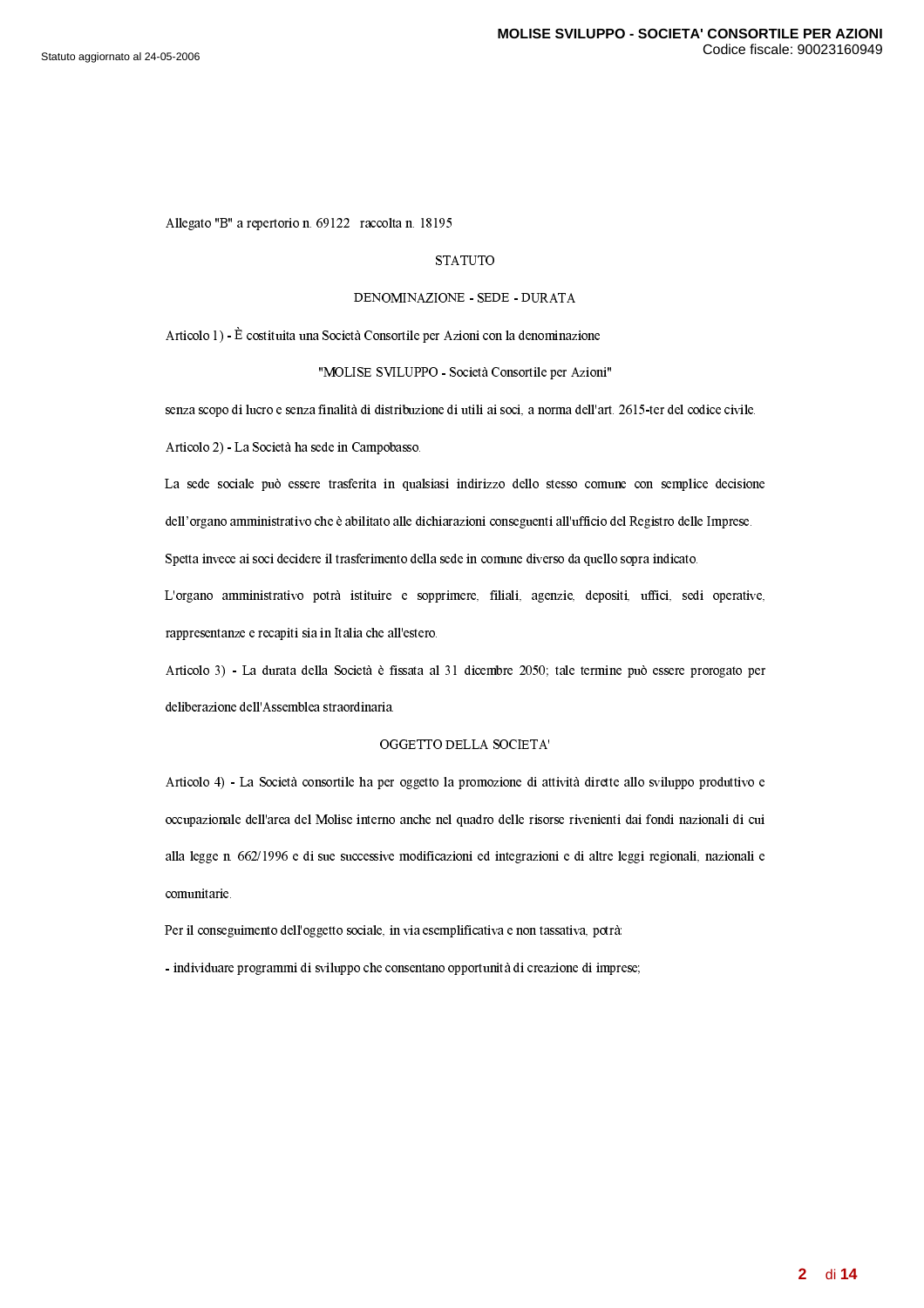- individuare, selezionare e valutare opportunità imprenditoriali e progetti di investimento per nuove attività  $\sim$  -8  $\sim$  -8  $\sim$  -8  $\sim$  -8  $\sim$  -8  $\sim$  -8  $\sim$  -8  $\sim$  -8  $\sim$  -8  $\sim$  -8  $\sim$  -8  $\sim$  -8  $\sim$  -8  $\sim$  -8  $\sim$  -8  $\sim$  -8  $\sim$  -8  $\sim$  -8  $\sim$  -8  $\sim$  -8  $\sim$  -8  $\sim$  -8  $\sim$  -8  $\sim$  -8  $\sim$  -8  $\sim$  -8  $\sim$  -8  $\sim$ 

- promuovere iniziative industriali, produttive a prevalente partecipazione privata volte a creare nuova occupazione, assorbendo prioritariamente i lavoratori risultanti eccedenti dai processi di ristrutturazione, con  $\mathcal{L}$  . The contract of the contract of the contract of the contract of the contract of the contract of the contract of the contract of the contract of the contract of the contract of the contract of the contract of th

- predisporre la progettazione di fattibilità tecnico-economica e finanziaria per progetti di sviluppo, per  $\alpha$  . The contract of the contract of the contract of the contract of the contract of the contract of the contract of the contract of the contract of the contract of the contract of the contract of the contract of the co

. And the set of the set of the set of the set of the set of the set of the set of the set of the set of the set of the set of the set of the set of the set of the set of the set of the set of the set of the set of the se  $\cdots$  . The first contract of the contract of the contract of the contract of the contract of the contract of the contract of the contract of the contract of the contract of the contract of the contract of the contract of

) 7 %%5@-0 <sup>0</sup> 0 <sup>U</sup>

- orientare ed assistere le imprese nella individuazione ed utilizzazione di finanziamenti e contributi locali, regionali, nazionali e comunitari, anche fornendo servizi di assistenza per le relative istruttorie;

 $\blacksquare$  ) and  $\blacksquare$  . The set of the set of the set of the set of the set of the set of the set of the set of the set of the set of the set of the set of the set of the set of the set of the set of the set of the set of t comunitario per la gestione - a titolo esemplificativo - di strumenti di programmazione negoziata, sovvenzioni . The contract of the contract of the contract of the contract of the contract of the contract of the contract of the contract of the contract of the contract of the contract of the contract of the contract of the contrac 5@,
@ 0%6 %6 =-4&;"> 0@62 0@3-6 <7 5%,
1== 3U

) @3S6- 01>@15JJ05J6%
%
 0-6-0%6 0 U,6% 0-6 . A set of the set of the set of the set of the set of the set of the set of the set of the set of the set of the set of the set of the set of the set of the set of the set of the set of the set of the set of the set of t ) 0
182721H1S< 552 ' 555SX\*@58625@S
61@>-

assunzione in via prioritaria di lavoratori risultanti eccedenti dal processo di ristrutturazione con particolare  $\mathcal{L}$  . The contract of the contract of the contract of the contract of the contract of the contract of the contract of the contract of the contract of the contract of the contract of the contract of the contract of th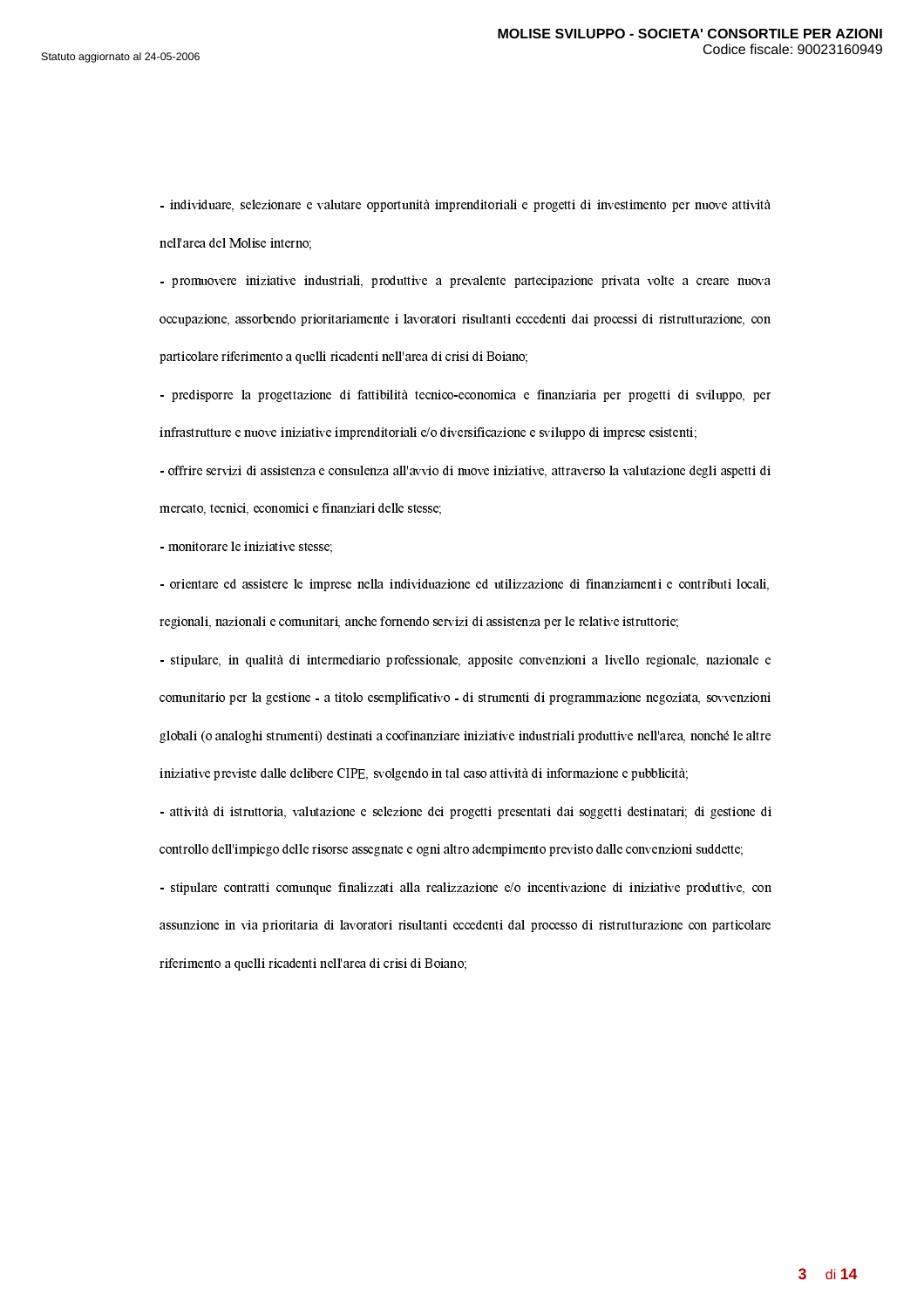- erogare alle imprese finanziamenti anche infruttiferi o a tasso agevolato, nonché contributi a fondo perduto  $\alpha$  and  $\alpha$  and  $\alpha$  are set of the set of the set of the set of the set of the set of the set of the set of the set of the set of the set of the set of the set of the set of the set of the set of the set of the set of

- concorrere, istituire, predisporre corsi di formazione professionale finalizzati.

Per il raggiungimento dell'oggetto sociale la Società Consortile potrà compiere direttamente o tramite terzi . The set of the state of the state of the state of the state of the state of the state of the state of the state of the state of the state of the state of the state of the state of the state of the state of the state of  $\blacksquare$  . The set of the set of the set of the set of the set of the set of the set of the set of the set of the set of the set of the set of the set of the set of the set of the set of the set of the set of the set of the H1 00 1> 6  <sup>0</sup> 0,
 ?@3-0

La Società Consortile si avvarrà per la sua attività anche delle risorse finanziarie previste nella legislazione regionale, nazionale e comunitaria, ivi comprese le leggi n. 236/1993 e la legge 662/1996, ed eventuali successive modificazioni.

9203> B<7 3 05@ <sup>&</sup>gt; 320@- -@3@- <sup>M</sup> 0 -%1 operazioni ad esso connesse o strumentali.

e it is a strong for the strong for the strong for the strong for the strong for the strong for the strong for

 $\blacksquare$  and the state of the state of the state of the state of the state of the state of the state of the state of the state of the state of the state of the state of the state of the state of the state of the state of th H1-@ 06 <sup>M</sup>  W W^

9-6 =5%6@% <sup>0</sup> 0%6 0-% 0--7 -6 M W <sup>R</sup> 2

-2 . ) ;0 0 <sup>0</sup> 0-0 6 0 3Y

a) Enti pubblici territoriali;

b) Società, imprese, enti pubblici anche economici privati;

c) Associazioni imprenditoriali ed organizzazioni sindacali;

6. 3-0 <sup>&</sup>gt; 056 0 05 01-01 5@%
1==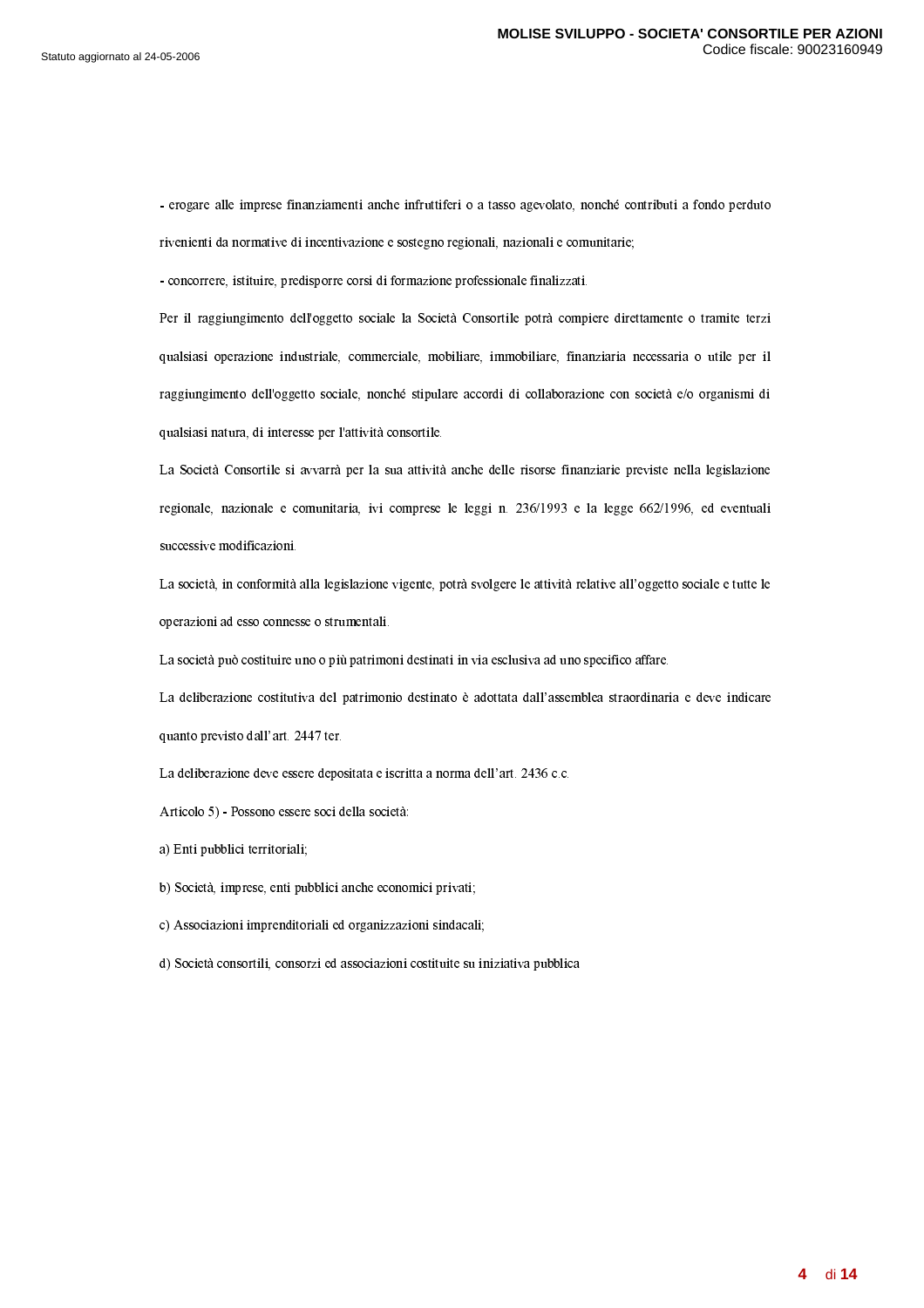e privata.

#### 4%;&%9"') %(& #& ) % 9&V%%(& #&

 $\ldots$  . In the contract of the contract of the contract of the contract of the contract of the contract of the contract of the contract of the contract of the contract of the contract of the contract of the contract of th . The contract of the contract of the contract of the contract of the contract of the contract of the contract of the contract of the contract of the contract of the contract of the contract of the contract of the contrac  $\mathcal{L}$  , and a set of the set of the set of the set of the set of the set of the set of the set of the set of the set of the set of the set of the set of the set of the set of the set of the set of the set of the set of

 $\overline{a}$  ,  $\overline{a}$  ,  $\overline{a}$  ,  $\overline{a}$  ,  $\overline{a}$  ,  $\overline{a}$  ,  $\overline{a}$  ,  $\overline{a}$  ,  $\overline{a}$  ,  $\overline{a}$  ,  $\overline{a}$  ,  $\overline{a}$  ,  $\overline{a}$  ,  $\overline{a}$  ,  $\overline{a}$  ,  $\overline{a}$  ,  $\overline{a}$  ,  $\overline{a}$  ,  $\overline{a}$  ,  $\overline{a}$  ,

 $\blacksquare$  and the solution of the solution of the solution of the solution of the solution of the solution of the solution of the solution of the solution of the solution of the solution of the solution of the solution of th  $\blacksquare$  . The state of the state of the state of the state of the state of the state of the state of the state of the state of the state of the state of the state of the state of the state of the state of the state of the qualità.

 $\overline{a}$  .  $\overline{a}$  .  $\overline{a}$  .  $\overline{a}$  .  $\overline{a}$  .  $\overline{a}$  .  $\overline{a}$  .  $\overline{a}$  .  $\overline{a}$  .  $\overline{a}$ 

Il socio che intende trasferire a terzi in tutto o in parte le proprie azioni deve prima offrirle in prelazione agli altri soci, in proporzione delle azioni dagli stessi possedute, a mezzo di lettera raccomandata con ricevuta di  $26.6$  . The contract of the contract of the contract of the contract of the contract of the contract of the contract of the contract of the contract of the contract of the contract of the contract of the contract of the  $\sim$  2008 - 2008 - 2008 - 2019 - 2019 - 2019 - 2019 - 2019 - 2019 - 2019 - 2019 - 2019 - 2019 - 2019 - 2019 - 2019 - 2019 - 2019 - 2019 - 2019 - 2019 - 2019 - 2019 - 2019 - 2019 - 2019 - 2019 - 2019 - 2019 - 2019 - 2019 -

 $\blacksquare$  and the contract of the contract of the contract of the contract of the contract of the contract of the contract of the contract of the contract of the contract of the contract of the contract of the contract of th  $\blacksquare$  . The state of the state of the state of the state of the state of the state of the state of the state of the state of the state of the state of the state of the state of the state of the state of the state of the  $\sim$  . The contract of the contract of the contract of the contract of the contract of the contract of the contract of the contract of the contract of the contract of the contract of the contract of the contract of the co

 $\blacksquare$  . The state of the state of the state of the state of the state of the state of the state of the state of the state of the state of the state of the state of the state of the state of the state of the state of the  $\blacksquare$  . The contract of the contract of the contract of the contract of the contract of the contract of the contract of the contract of the contract of the contract of the contract of the contract of the contract of the

. In the set of the state of the state of the state of the state of the state of the state of the state of the state of the state of the state of the state of the state of the state of the state of the state of the state risultino inefficaci, il socio offerente sarà libero di trasferire le sue azioni ad altro soggetto avente i requisiti di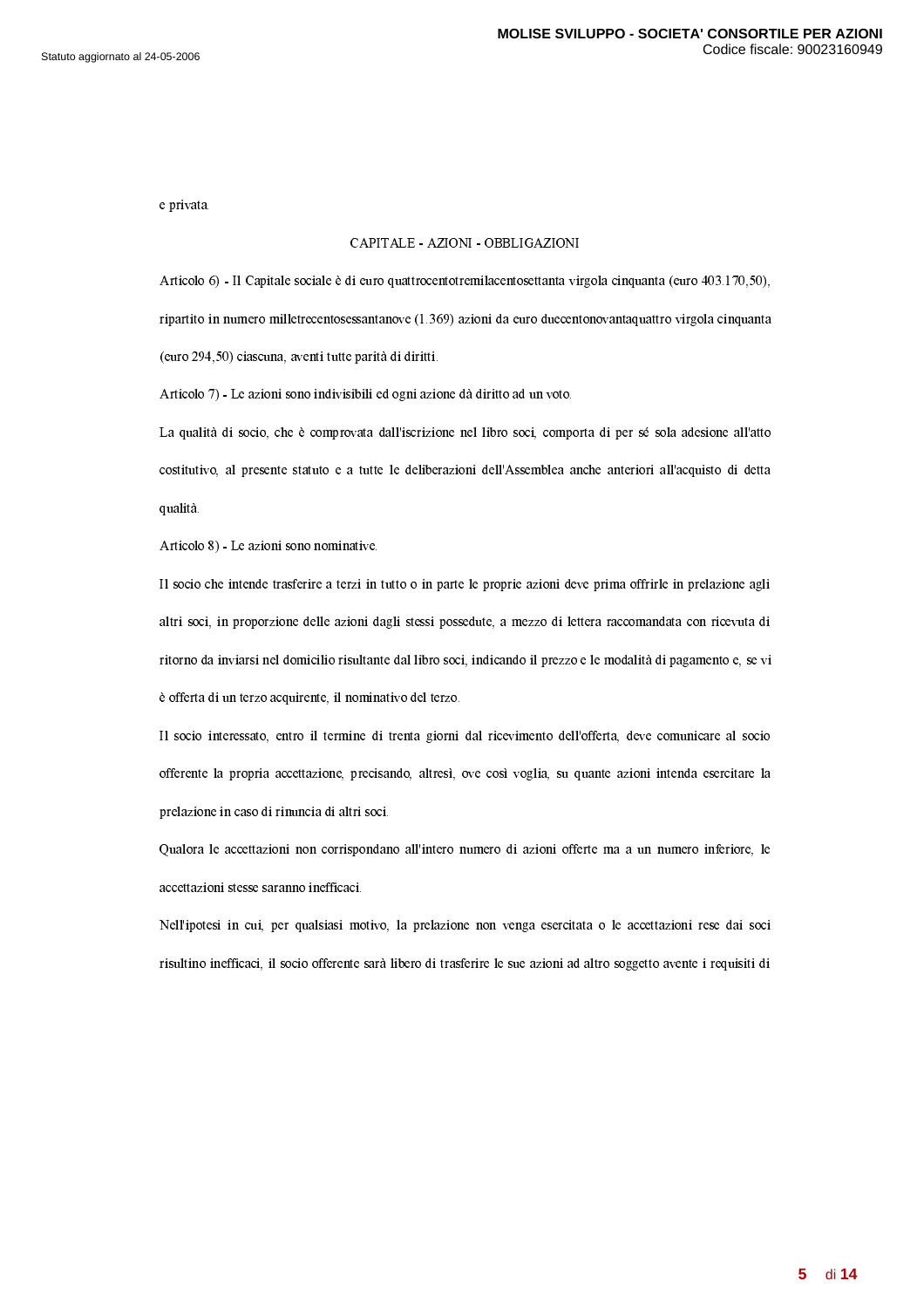cui all'art. 5.

 $\mathcal{L}$  . In the set of the set of the set of the set of the set of the set of the set of the set of the set of the set of the set of the set of the set of the set of the set of the set of the set of the set of the set o  $\mathbf{1}$  and  $\mathbf{1}$  and  $\mathbf{1}$  and  $\mathbf{1}$  and  $\mathbf{1}$  and  $\mathbf{1}$  and  $\mathbf{1}$  and  $\mathbf{1}$  and  $\mathbf{1}$  and  $\mathbf{1}$  and  $\mathbf{1}$  and  $\mathbf{1}$  and  $\mathbf{1}$  and  $\mathbf{1}$  and  $\mathbf{1}$  and  $\mathbf{1}$  and  $\mathbf{1}$  and  $\sim$  -contracts to the contracts of the contracts of the contracts of the contracts of the contracts of the contracts of the contracts of the contracts of the contracts of the contracts of the contracts of the contracts o -- 6 %
1== 5-0 <sup>0</sup> 0

Nel caso in cui, per qualsiasi motivo, l'opzione non venga esercitata, l'aumento di capitale potrà essere sottoscritto solo ed esclusivamente da soggetti aventi i requisiti di cui all'art. 5.

-D T. ) &,@072-01 -5 >- @H1B
2S[ a-.0SA 0%6%40 S6  $\overline{1}$  ,  $\overline{1}$  ,  $\overline{1}$  ,  $\overline{1}$  ,  $\overline{1}$  ,  $\overline{1}$  ,  $\overline{1}$  ,  $\overline{1}$  ,  $\overline{1}$  ,  $\overline{1}$  ,  $\overline{1}$  ,  $\overline{1}$  ,  $\overline{1}$  ,  $\overline{1}$  ,  $\overline{1}$  ,  $\overline{1}$  ,  $\overline{1}$  ,  $\overline{1}$  ,  $\overline{1}$  ,  $\overline{1}$  ,

 $\mathcal{L} = \mathcal{L} = \mathcal{L} = \mathcal{L} = \mathcal{L} = \mathcal{L} = \mathcal{L} = \mathcal{L} = \mathcal{L} = \mathcal{L} = \mathcal{L} = \mathcal{L} = \mathcal{L} = \mathcal{L} = \mathcal{L} = \mathcal{L} = \mathcal{L} = \mathcal{L} = \mathcal{L} = \mathcal{L} = \mathcal{L} = \mathcal{L} = \mathcal{L} = \mathcal{L} = \mathcal{L} = \mathcal{L} = \mathcal{L} = \mathcal{L} = \mathcal{L} = \mathcal{L} = \mathcal{L} = \mathcal$ fermo il disposto dell'art. 2344 del codice civile.

 $\mathcal{S}$  . In the state of the state of the state of the state of the state of the state of the state of the state of the state of the state of the state of the state of the state of the state of the state of the state of -0-012

0-640 6 -7 7 05% < 60A <sup>Y</sup>

 )-72
 6 0
056
 0012 <sup>&</sup>gt; - <sup>&</sup>gt; -6 =57 66 0 H16 ? 672
7 20-6 %@3U

 $\blacksquare$  . The state of the state of the state of the state of the state of the state of the state of the state of the state of the state of the state of the state of the state of the state of the state of the state of the

c - abbia cessato la propria attività, sia stato posto in liquidazione, sia stato dichiarato fallito o sottoposto a H165%-7 7 0@

 $\blacksquare$  . The state of the state of the state of the state of the state of the state of the state of the state of the state of the state of the state of the state of the state of the state of the state of the state of the <3-6 0
% 0 07-=-,

%

 $\Box$  and the state of the state of the state of the state of the state of the state of the state of the state of the state of the state of the state of the state of the state of the state of the state of the state of the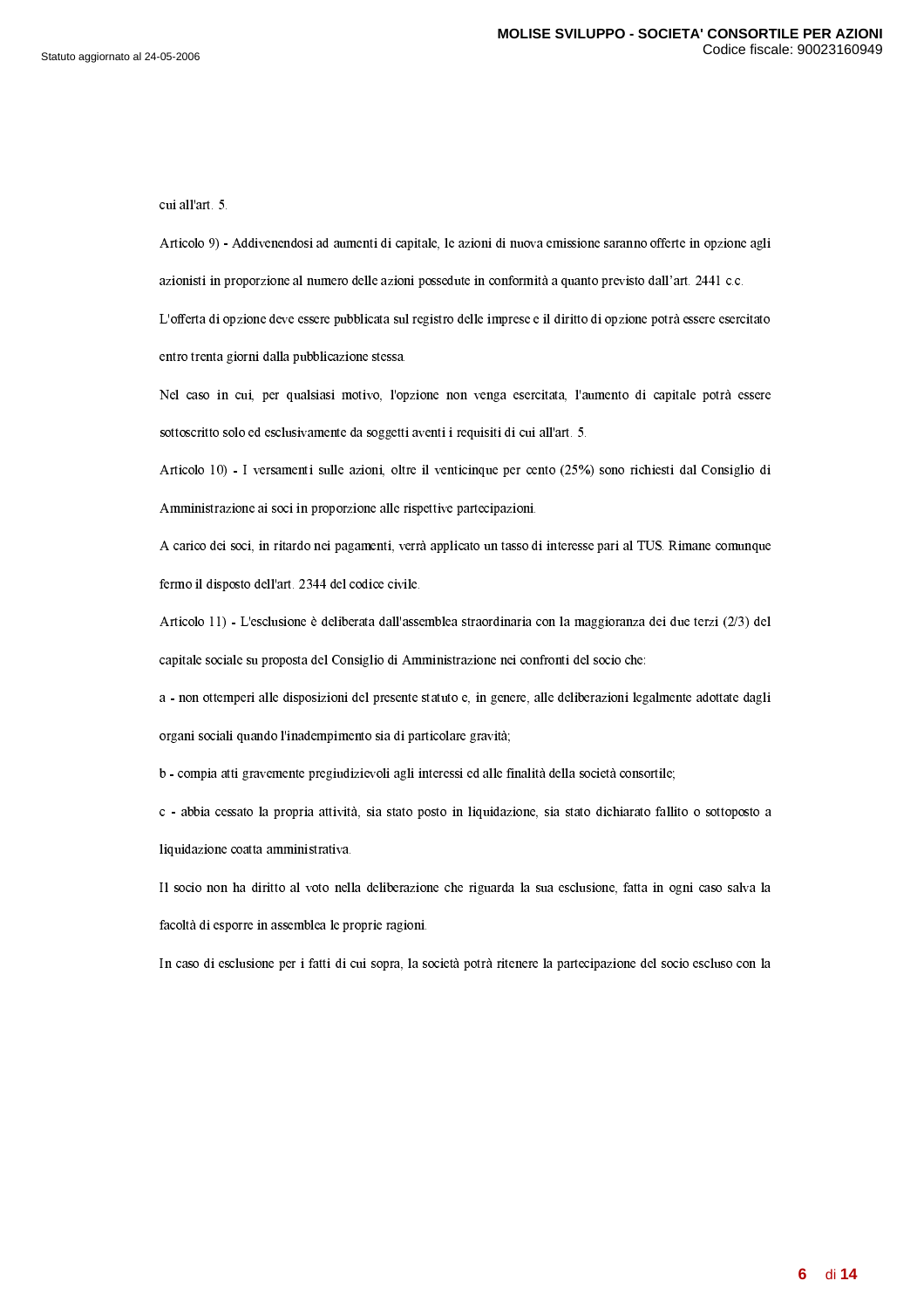$\bullet$  . The contract of the contract of the contract of the contract of the contract of the contract of the contract of the contract of the contract of the contract of the contract of the contract of the contract of the co

-Q . ) V% S5 0S05SAZ ?== Z6 C 0@55C ?1 55C6S6 >-5 > <7 5 16 ? @3-6 -6 03

In caso di recesso od esclusione di un azionista, tale obbligo permane a suo carico anche dopo la perdita dello status di socio; all'azionista uscito dalla compagine societaria è fatto divieto di sfruttare in qualsiasi forma,  $\dotsc$  . The contract of the contract of the contract of the contract of the contract of the contract of the contract of the contract of the contract of the contract of the contract of the contract of the contract of the c . The contract of the contract of the contract of the contract of the contract of the contract of the contract of the contract of the contract of the contract of the contract of the contract of the contract of the contrac status.

 $\mathcal{L}$  . The state of the state of the state of the state of the state of the state of the state of the state of the state of the state of the state of the state of the state of the state of the state of the state of th 50 <sup>&</sup>gt; 0--0 @ H1 0 6 1 ?

#### 2 "\$8 9""

 $\sim$  200 07-200 07-200 07-200 07-200 07-200 07-200 07-200 07-200 07-200 07-200 07-200 07-200 07-200 07-200 07-200 07-200 07-200 07-200 07-200 07-200 07-200 07-200 07-200 07-200 07-200 07-200 07-200 07-200 07-200 07-200 07 deliberazioni prese in conformità alla legge ed al presente statuto, obbligano tutti gli azionisti anche se non intervenuti o dissenzienti.

-- W. ) 9%0 07-=-06 ,-06

. The set of the set of the set of the set of the set of the set of the set of the set of the set of the set of the set of the set of the set of the set of the set of the set of the set of the set of the set of the set of dell'esercizio sociale; qualora particolari esigenze lo richiedessero il termine può essere portato a centottanta giorni, in questo caso gli amministratori segnalano nella relazione prevista dall'art. 2428 c.c. le ragioni della dilazione.

9 0 07-=B7 7 AJ1- J06B0 >7 - ,40 -6,-7 72 052
1ES0=  anche altrove il luogo dell'adunanza, purché in Italia.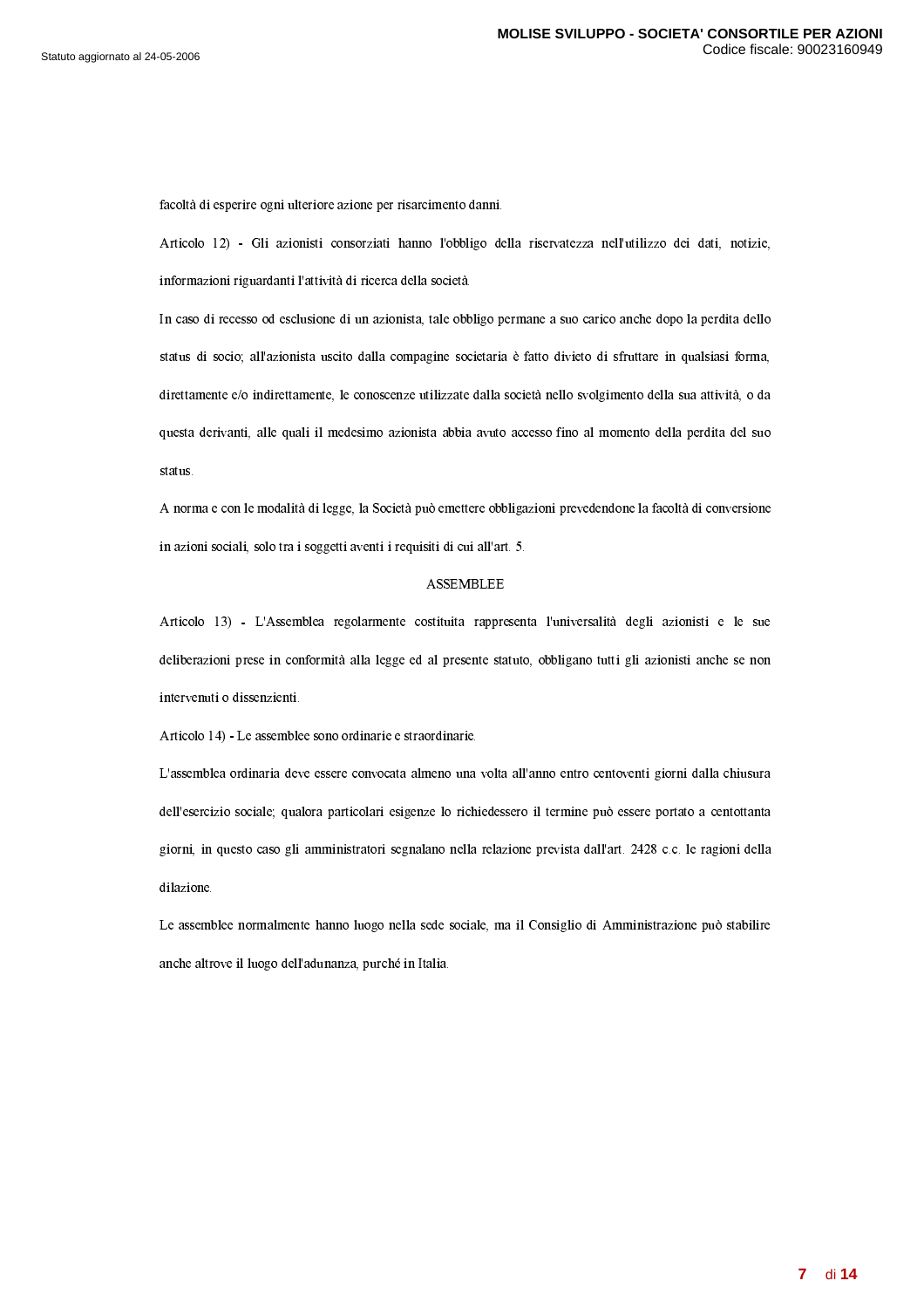Articolo 15) - Le assemblee sono convocate, su delibera del Consiglio di Amministrazione, dal Presidente del Consiglio di Amministrazione nei modi e termini di legge.

In deroga al secondo comma dell'art. 2366 c.c. l'assemblea può essere convocata mediante avviso comunicato ai soci con qualsiasi mezzo che garantisca la prova dell'avvenuto ricevimento almeno otto giorni prima dell'assemblea.

Le Assemblee sono presiedute dallo stesso Presidente del Consiglio di Amministrazione, in caso di sua assenza o impedimento, l'assemblea sarà presieduta da persona nominata dalla stessa assemblea.

L'Assemblea nominerà un segretario anche non socio e potrà scegliere eventualmente due scrutatori tra gli azionisti presenti.

Articolo 16) - L'Assemblea ordinaria è regolarmente costituita in prima convocazione con la presenza di tanti soci che rappresentino almeno il cinquantuno per cento (51%) del capitale sociale; in seconda convocazione, qualunque sia la parte del capitale sociale rappresentata dai soci intervenuti.

Sia in prima che in seconda convocazione essa delibera con il voto favorevole della maggioranza assoluta dei soci presenti ed aventi diritto al voto.

L'assemblea totalitaria può deliberare anche su oggetti estranei all'ordine del giorno. Se la convocazione non è regolare o è mancata, ciascuno degli intervenuti potrà opporsi alla discussione degli argomenti sui quali non si ritenga sufficientemente informato.

Se la convocazione è regolare ciascun socio potrà opporsi soltanto alla trattazione degli oggetti estranei all'ordine del giorno.

Articolo 17) - L'assemblea straordinaria delibera tanto in prima che in seconda convocazione con il voto favorevole di tanti soci che rappresentino almeno i due terzi  $(2/3)$  del capitale sociale.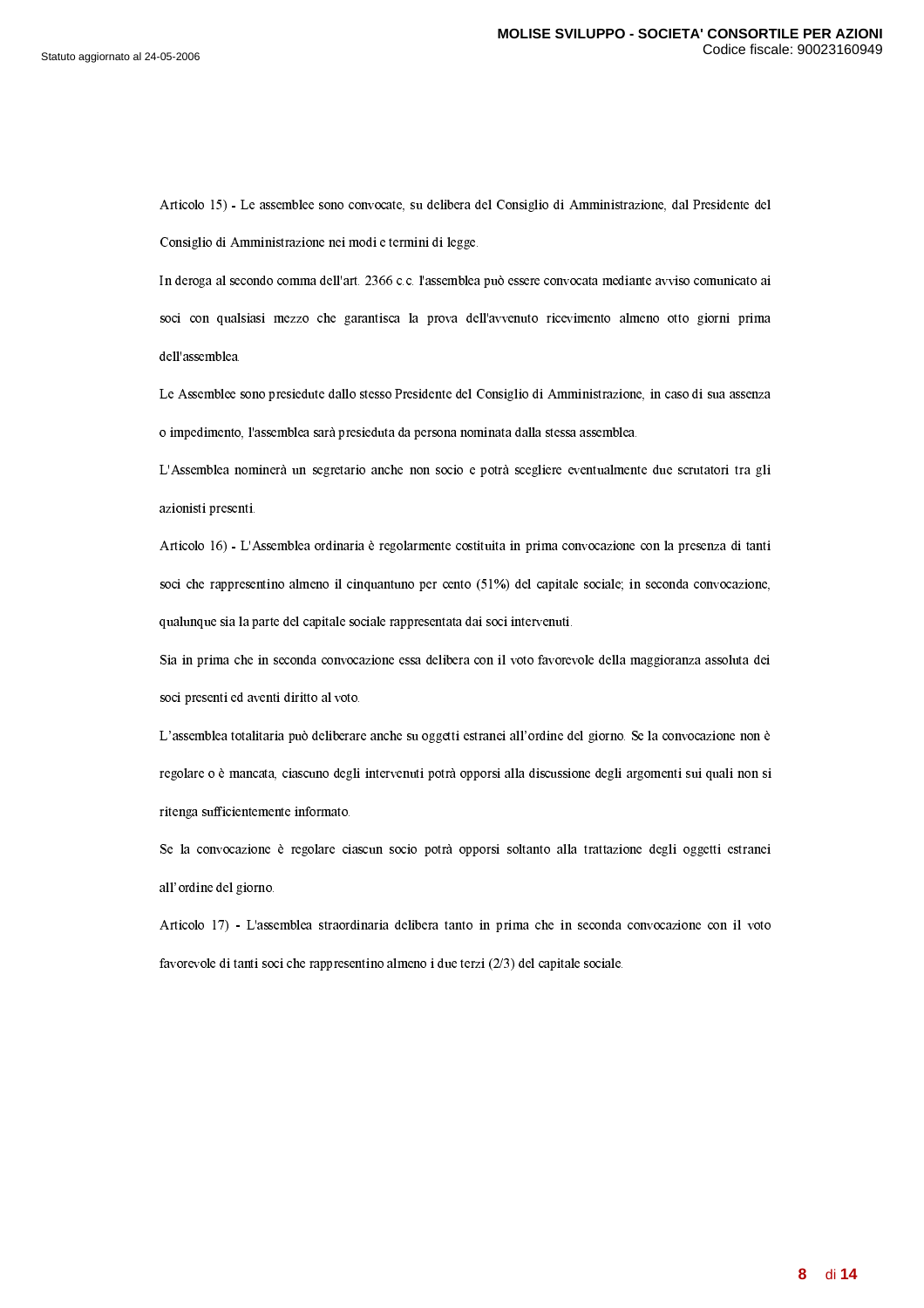-J . ) 9-6 =56 -0 07%= -6 %6==20-6,@=0026 ; 06 e dal Segretario.

. A construction of the contract of the contract of the contract of  $\mathcal{A}$ 

 $\alpha$  . In the set of the set of the set of the set of the set of the set of the set of the set of the set of the set of the set of the set of the set of the set of the set of the set of the set of the set of the set of th  $\overline{a}$  and  $\overline{a}$  and  $\overline{a}$  and  $\overline{a}$  and  $\overline{a}$  and  $\overline{a}$  and  $\overline{a}$  and  $\overline{a}$  and  $\overline{a}$  and  $\overline{a}$  and  $\overline{a}$  and  $\overline{a}$  and  $\overline{a}$  and  $\overline{a}$  and  $\overline{a}$  and  $\overline{a}$  and  $\overline{a}$  and

 $\blacksquare$  . The contract of the contract of the contract of the contract of the contract of the contract of the contract of the contract of the contract of the contract of the contract of the contract of the contract of the

 $-$  . And the state of the state of the state of the state of the state of the state of the state of the state of the state of the state of the state of the state of the state of the state of the state of the state of the

 $-$  0.000  $-$  0.000  $-$  0.000  $-$  0.000  $-$  0.000  $-$  0.000  $-$  0.000  $-$  0.000  $-$  0.000  $-$  0.000  $-$  0.000  $-$  0.000  $-$  0.000  $-$  0.000  $-$  0.000  $-$  0.000  $-$  0.000  $-$  0.000  $-$  0.000  $-$  0.000  $-$  0.000  $-$  0.000

 $-$  1. The set of the set of the set of the set of the set of the set of the set of the set of the set of the set of the set of the set of the set of the set of the set of the set of the set of the set of the set of the s di convocazione.

In questo caso, dovranno essere indicate le proposte di deliberazione e allegate le schede di voto, che saranno results to the second contract of the contract of the contract of the contract of the contract of the contract of the contract of the contract of the contract of the contract of the contract of the contract of the contrac

Quando è consentito il voto per corrispondenza non possono essere trattati argomenti estranei all'ordine del giorno.

#### $\mathbf{S}$  . The state  $\mathbf{S}$  and  $\mathbf{S}$  are  $\mathbf{S}$  . The state  $\mathbf{S}$

-'T. ) 9\*38NS7 72 086S1F40 '6-7 7 05J72
0'6S1D172'6 . The set of the set of the set of the set of the set of the set of the set of the set of the set of the set of the set of the set of the set of the set of the set of the set of the set of the set of the set of the set of

&  06%N%7 640 6 -7 7 05,-01 7 7-=

. The contraction of the contraction of the contraction of the contraction of the contraction of the contraction of the contraction of the contraction of the contraction of the contraction of the contraction of the contra rieleggibili salvo che le norme di legge che disciplinano il potere di nomina dei rappresentanti del and the contract of the contract of the contract of the contract of the contract of the contract of the contract of the contract of the contract of the contract of the contract of the contract of the contract of the contra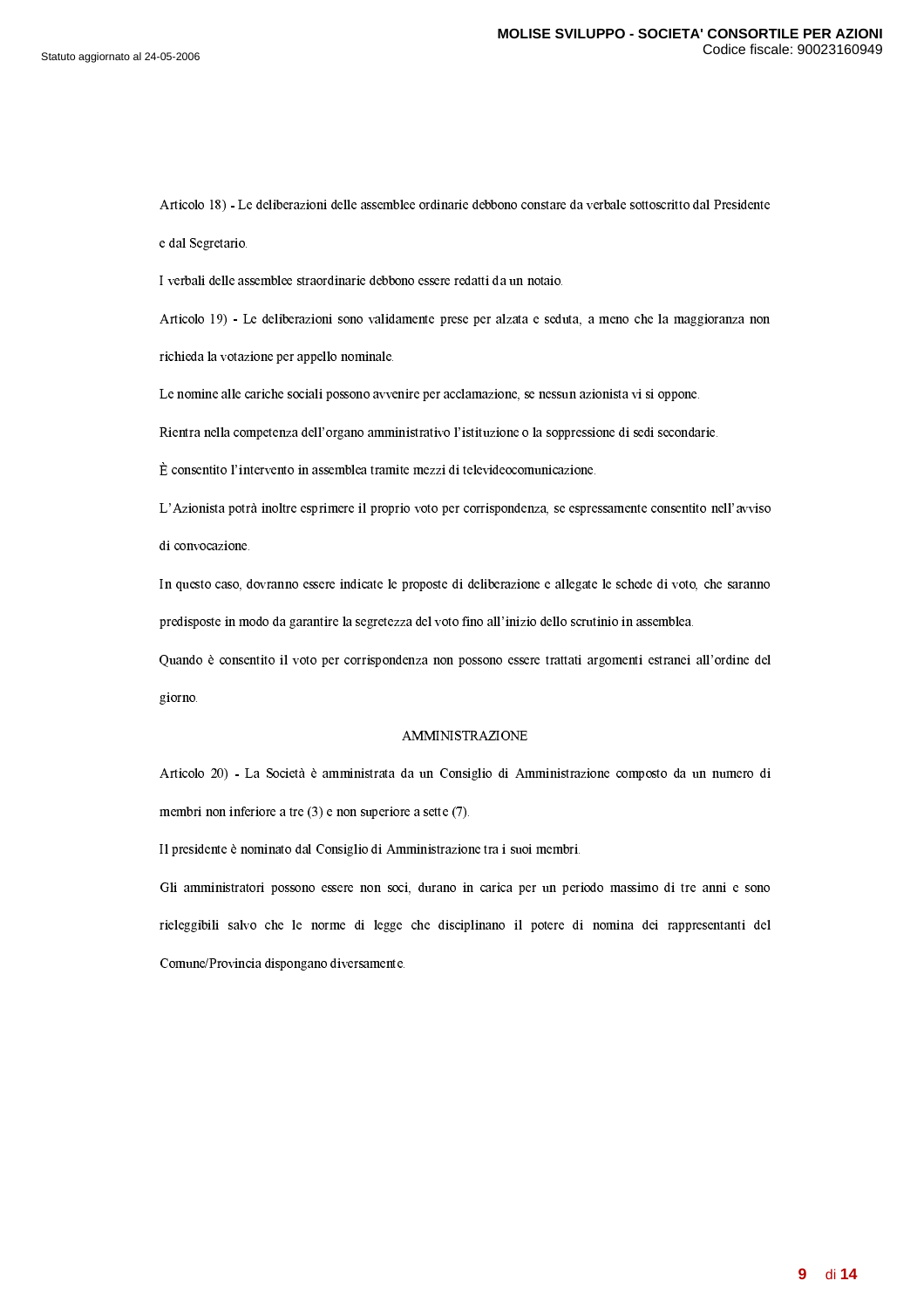$\bullet$  . The set of the set of the set of the set of the set of the set of the set of the set of the set of the set of the set of the set of the set of the set of the set of the set of the set of the set of the set of the s ? 0 20 63-661

&B 0666567 7-=60 267 7 050 6 0 026 ? <sup>R</sup> 6 codice civile.

 $\mathcal{L}$  and the contract of the contract of the contract of the contract of the contract of the contract of the contract of the contract of the contract of the contract of the contract of the contract of the contract of

 $\alpha$  . In the set of the set of the set of the set of the set of the set of the set of the set of the set of the set of the set of the set of the set of the set of the set of the set of the set of the set of the set of th =15,-=15

- . ) &40 6-7 7 052061267 27 21%@27 0721H1-1 . A 16 M  $\,$  1 M  $\,$  1 M  $\,$  1 M  $\,$  1 M  $\,$  1 M  $\,$  1 M  $\,$  1 M  $\,$  1 M  $\,$  1 M  $\,$  1 M  $\,$  1 M  $\,$  1 M  $\,$  1 M  $\,$  1 M  $\,$  1 M  $\,$  1 M  $\,$  1 M  $\,$  1 M  $\,$  1 M  $\,$  1 M  $\,$  1 M  $\,$  1 M  $\,$  1 M  $\,$  7 7-= 6 206

 $\blacksquare$  . The state of the state of the state of the state of the state of the state of the state of the state of the state of the state of the state of the state of the state of the state of the state of the state of the invito scritto e spedito almeno sette giorni prima di quello dell'adunanza, salvo i casi di urgenza per i quali  $\blacksquare$  . The contract of the contract of the contract of the contract of the contract of the contract of the contract of the contract of the contract of the contract of the contract of the contract of the contract of the

 $-$  R  $-$  R  $-$  R  $-$  R  $-$  R  $-$  R  $-$  R  $-$  R  $-$  R  $-$  R  $-$  R  $-$  R  $-$  R  $-$  R  $-$  R  $-$  R  $-$  R  $-$  R  $-$  R  $-$  R  $-$  R  $-$  R  $-$  R  $-$  R  $-$  R  $-$  R  $-$  R  $-$  R  $-$  R  $-$  R  $-$  R  $-$  R  $-$  R  $-$  R  $-$  R  $-$  R  $-$  R dal consigliere più anziano d'età.

/ 0 <sup>M</sup> @B40 6-727 05,7 %7 55 6 @67215

-W . ) ;@ 63-6 %6 =5640 6 -7 7 05%N% <sup>0</sup> 0%
 05-6  $\mathbf{r}$  , and  $\mathbf{r}$  , and  $\mathbf{r}$  , and  $\mathbf{r}$  , and  $\mathbf{r}$  , and  $\mathbf{r}$ 

 $-$  2008 - 2008 - 2008 - 2008 - 2008 - 2008 - 2008 - 2008 - 2008 - 2008 - 2008 - 2008 - 2008 - 2008 - 2008 - 2008 - 2008 - 2008 - 2008 - 2008 - 2008 - 2008 - 2008 - 2008 - 2008 - 2008 - 2008 - 2008 - 2008 - 2008 - 2008 presiede.

 $-$  . The set of the set of the set of the set of the set of the set of the set of the set of the set of the set of the set of the set of the set of the set of the set of the set of the set of the set of the set of the se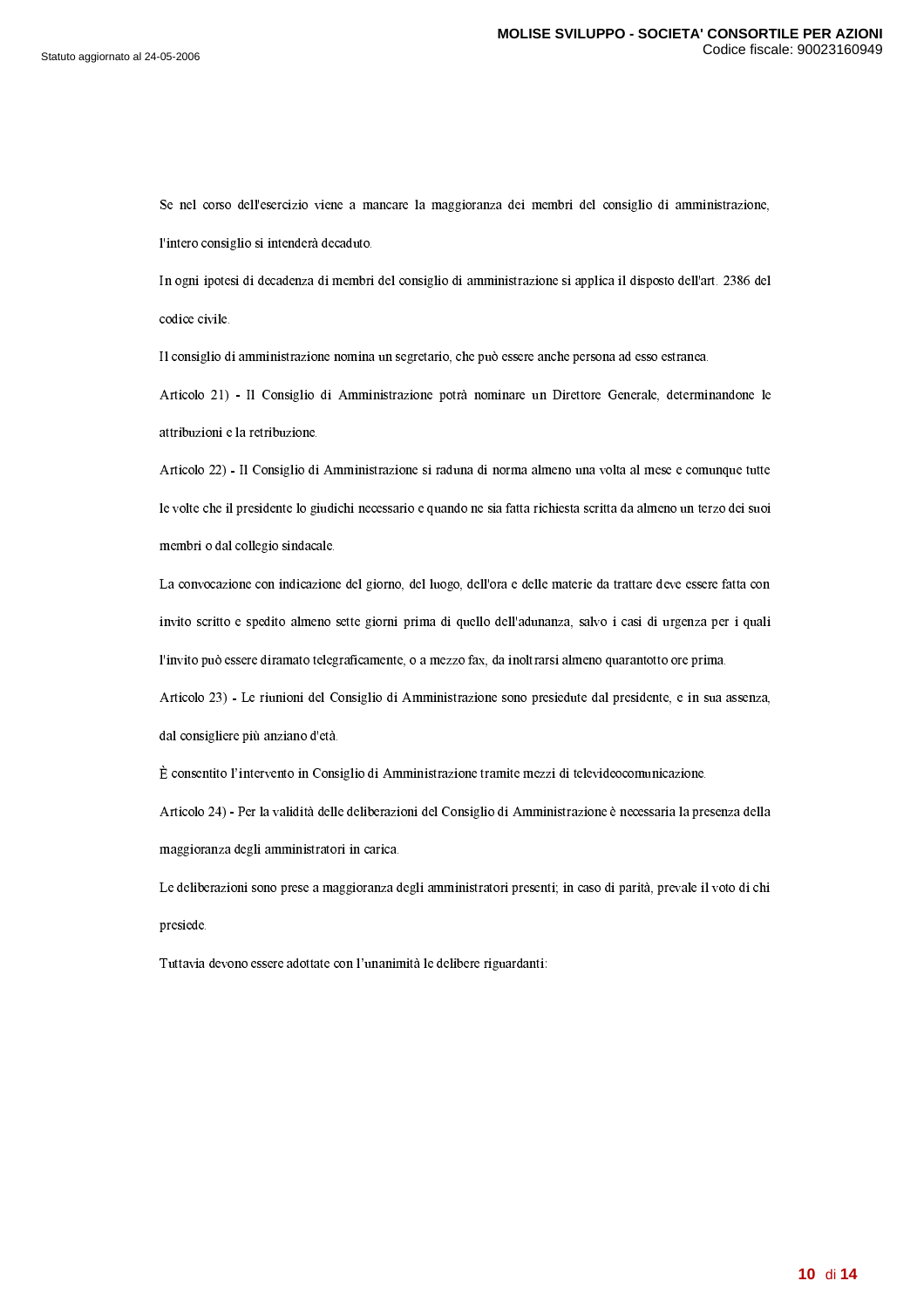- budget annuale;

- investimenti per importi eccedenti e/o diversi rispetto alle previsioni del piano e/o del budget approvato;

- acquisto, alienazione o permuta dei beni immobili;

- assunzioni di partecipazioni o interessenze;

- deleghe di specifiche attribuzioni riguardanti poteri di straordinaria amministrazione ad uno o più consiglieri e/o altri non consiglieri.

Articolo 25) - Il Consiglio di Amministrazione è investito dei più ampi poteri per l'amministrazione ordinaria e straordinaria della società e, più segnatamente, ha facoltà di compiere tutti gli atti che ritenga opportuni per l'attribuzione e il raggiungimento degli scopi sociali, esclusi soltanto gli atti che la legge e lo statuto riservano all'assemblea.

Articolo 26) - Il Consiglio di Amministrazione, nell'ambito e nei limiti dell'art. 2381 del Codice Civile, può delegare proprie attribuzioni e propri poteri al Presidente e ad altri suoi membri, determinando i limiti della delega.

Il Consiglio di Amministrazione può nominare procuratori speciali o mandatari per determinati atti o categorie di atti.

Il Consiglio di Amministrazione può anche costituire uno o più comitati speciali, tecnici o amministrativi, chiamando a farne parte anche persone estranee al consiglio stesso.

Articolo 27) - Le deliberazioni del Consiglio di Amministrazione e degli eventuali Comitati risultano da processi verbali che, trascritti su apposito libro, tenuto a norma di legge, vengono firmati dal Presidente della seduta e dal segretario.

Dei verbali possono essere rilasciate copie o estratti ai sensi di legge.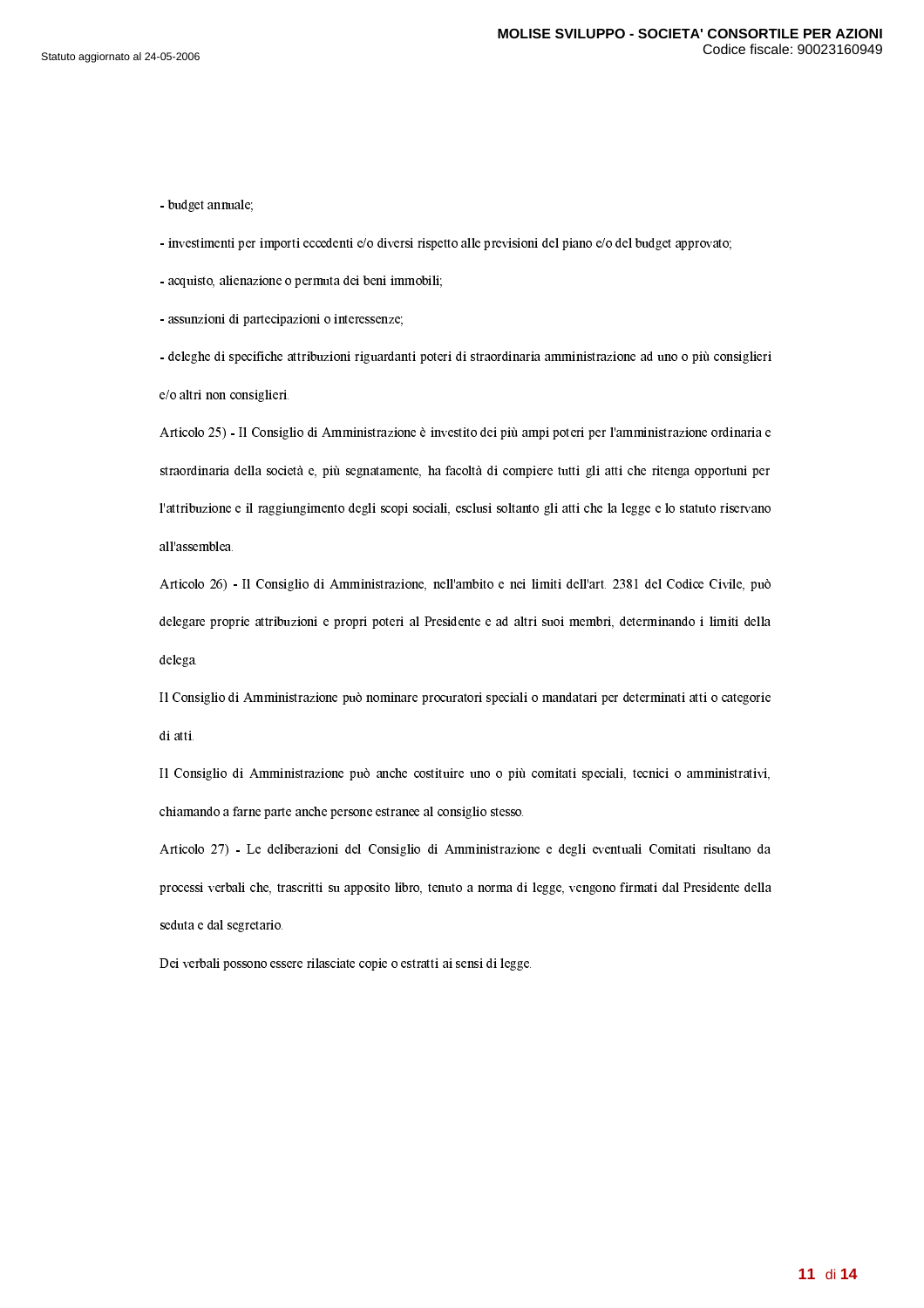#### **RAPPRESENTANZA**

Articolo 28) - La rappresentanza legale della società di fronte a qualunque autorità giudiziaria e amministrativa e di fronte a terzi, nonché la firma sociale spettano al Presidente. Il Consiglio di Amministrazione, determinandone le condizione e le modalità, potrà autorizzare alla firma sociale anche amministratori e funzionari della società.

Articolo 29) - Ai membri del consiglio di amministrazione spetta il rimborso delle spese sostenute per ragione del loro ufficio.

#### **COLLEGIO SINDACALE**

Articolo 30) - Il Collegio dei Sindaci si compone di tre membri effettivi e due supplenti, soci e non soci che sono rieleggibili a norma dell'art. 2397 c.c.

Ad esso si applicano tutte le norme all'uopo previste dal codice civile.

L'assemblea che nomina i Sindaci ed il Presidente del Collegio Sindacale determina il compenso loro spettante.

È consentito l'intervento in Consiglio di Amministrazione tramite mezzi di televideocomunicazione.

## **BILANCIO**

Articolo 31) - L'esercizio sociale inizia il primo gennaio e si chiude al trentuno dicembre di ogni anno.

Alla fine di ogni esercizio il Consiglio di Amministrazione provvede, in conformità alle prescrizioni di legge, alla formazione del bilancio sociale.

Articolo 32) - Gli utili netti di bilancio saranno ripartiti come segue:

- cinque per cento (5%) a fondo di riserva legale nei modi e nei termini di cui all'art. 2430 del codice civile;

- il rimanente alla costituzione di una apposita riserva straordinaria da utilizzare esclusivamente per il raggiungimento dell'oggetto sociale.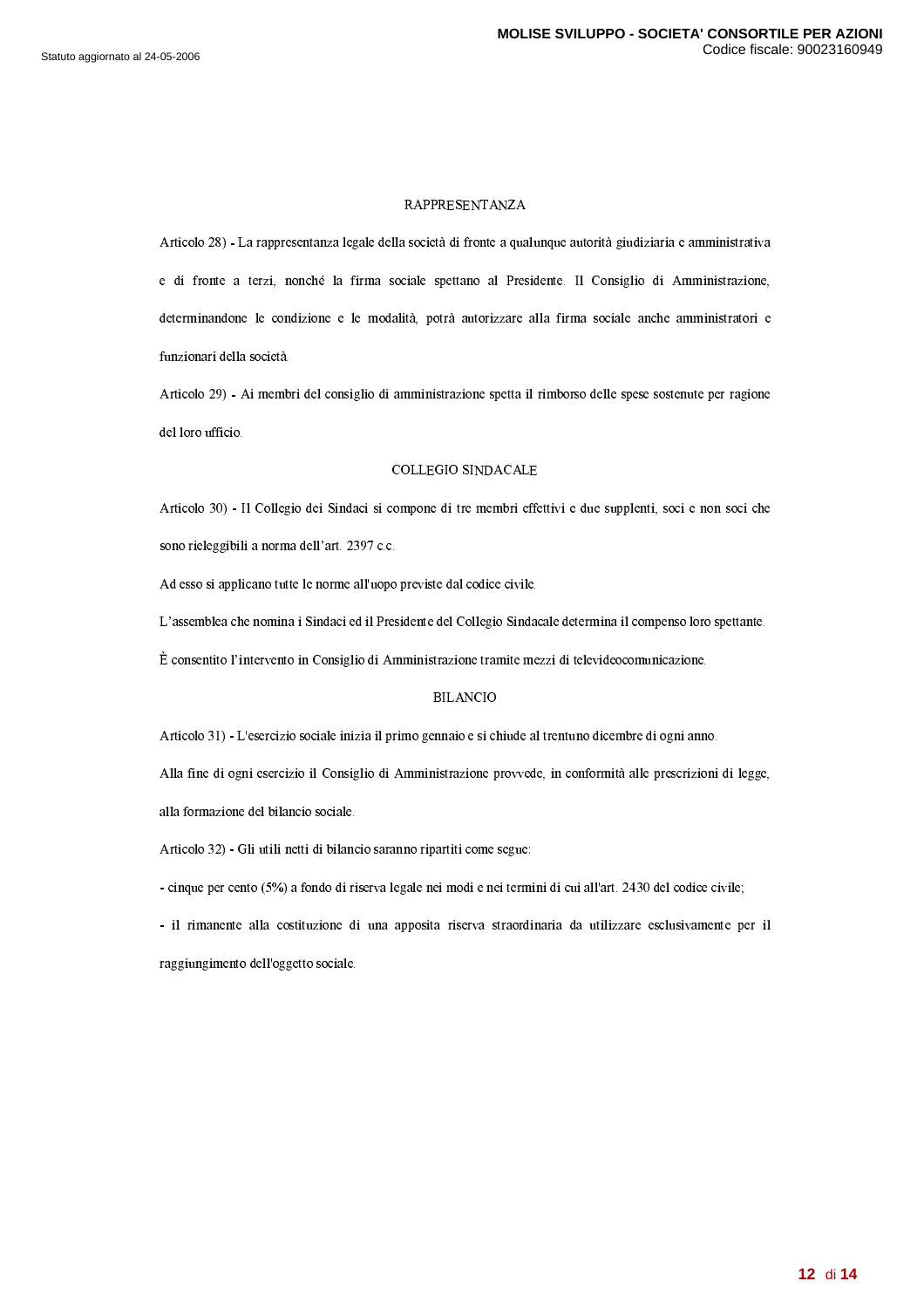### SCIOGLIMENTO E LIQUIDAZIONE DELLA SOCIETÀ

Articolo 33) - In caso di scioglimento della società, l'Assemblea determina le modalità della liquidazione e nomina uno o più liquidatori, fissandone i poteri ed i compensi.

Articolo 34) 1. Tutte le controversie che dovessero insorgere tra i soci ovvero tra i soci e la Società che abbiano ad oggetto diritti disponibili relativi al rapporto sociale, fatta eccezione in ogni caso per le controversie in materia di pubblici servizi, di cui alla lettera a) del II comma dell'articolo 33 del D.Lgs. n. 80 del 31.03.1998 e successive modifiche ed integrazioni che dovranno essere risolte dal Giudice Amministrativo, saranno decise da un Collegio Arbitrale, composto da tre membri tutti nominati dal Presidente del Consiglio Notarile del distretto nel cui ambito ha sede la Società.

2. La nomina dei tre arbitri dovrà essere effettuata entro trenta giorni dalla richiesta fatta dalla parte più diligente e, nel caso di mancata nomina entro detto termine, dal Presidente del Tribunale del luogo in cui ha sede la società, sempre su richiesta fatta dalla parte più diligente. Il Presidente del Collegio Arbitrale sarà nominato, entro 20 (venti) giorni dalla costituzione, dagli arbitri di comune accordo tra loro ed in caso di disaccordo per sorteggio.

3. Il lodo si svolgerà presso la sede del Comune di Campobasso.

4. Il Collegio Arbitrale dovrà pronunciarsi entro 90 giorni dalla nomina del Presidente, con lodo arbitrale rituale, secondo diritto.

5. Il Collegio Arbitrale quantificherà le spese dell'arbitrato a carico della parte soccombente e potrà statuire le eventuali diverse modalità di ripartizione delle stesse.

6. Per la disciplina del procedimento arbitrale e per la decisione di esso si applicano, rispettivamente, le disposizioni contenute negli articoli 35 e 36 del decreto legislativo 17 gennaio 2003, n. 5.